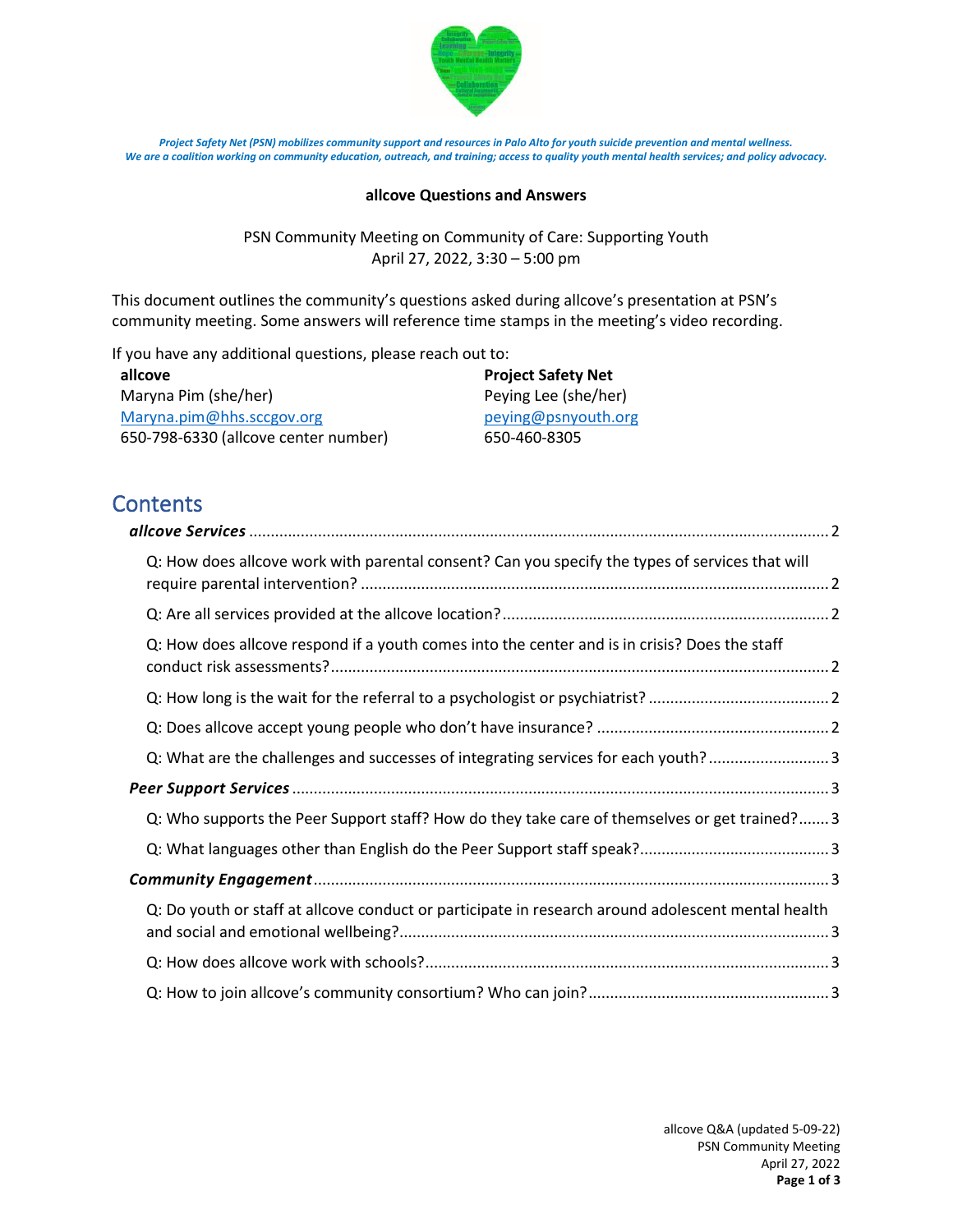

*Project Safety Net (PSN) mobilizes community support and resources in Palo Alto for youth suicide prevention and mental wellness. We are a coalition working on community education, outreach, and training; access to quality youth mental health services; and policy advocacy.*

# <span id="page-1-0"></span>*allcove Services*

<span id="page-1-1"></span>Q: How does allcove work with parental consent? Can you specify the types of services that will require parental intervention?

For young people who are 18 and under, there are some physical health and mental health services that will require parent or guardian consent.

- Sexual reproductive health services such as birth control and STI testing do not need parent or guardian consent.
- Physical health services such as lab work and physical exams will need parent or guardian consent.
- When it comes to safety issues, the clinician will talk with young people about informed consent, HIPAA, and confidentiality. The clinician will discuss with the young person the moments when they would break confidentiality to get the young person mental and physical health services. **(Around 24:30 in video recording.)**

# <span id="page-1-2"></span>Q: Are all services provided at the allcove location?

Yes, allcove services and service providers are all under one roof. Please visit allcove Palo Alto at 2741 Middlefield Rd, Suite 102, Palo Alto, CA 94306.

# <span id="page-1-3"></span>Q: How does allcove respond if a youth comes into the center and is in crisis? Does the staff conduct risk assessments?

allcove's direct service staff is trained in safety planning and crisis intervention skills. There is clinical staff on site that can assess for hospitalization. If there is no clinical staff available, staff will call Mobile Crisis Response Team (if residents of Santa Clara County) or a Crisis Intervention Trained officer (a CIT officer if San Mateo or other county) to further assess.

# <span id="page-1-4"></span>Q: How long is the wait for the referral to a psychologist or psychiatrist?

allcove does not have a waitlist for therapy or psychiatry. During the center's operating hours, scheduling depends on the availability of the youth and the mental health professionals.

When a young person is new to allcove and wants services, it typically takes a week to get them set up with intake. 72 business days to contact youth is allcove's goal. The first appointment typically takes a week due to youth and providers' schedules.

# <span id="page-1-5"></span>Q: Does allcove accept young people who don't have insurance?

Yes! allcove welcomes young people ages 12-25, regardless of insurance. If young people would like longer-term mental health services such as therapy, allcove's staff can help link the young person to services.

**A note about MediCal:** If the young person has MediCal, they can be linked via interagency transfer, which will depend on openings at other clinics. allcove's clinicians are employed through Santa Clara County Behavioral Health Services and have access to interagency transfer.

**A note about private insurance:** If the young person has private insurance, allcove's staff will support them in navigating their private insurance's directory. In these cases, the youth and their family will need to be proactive in going through their insurance.